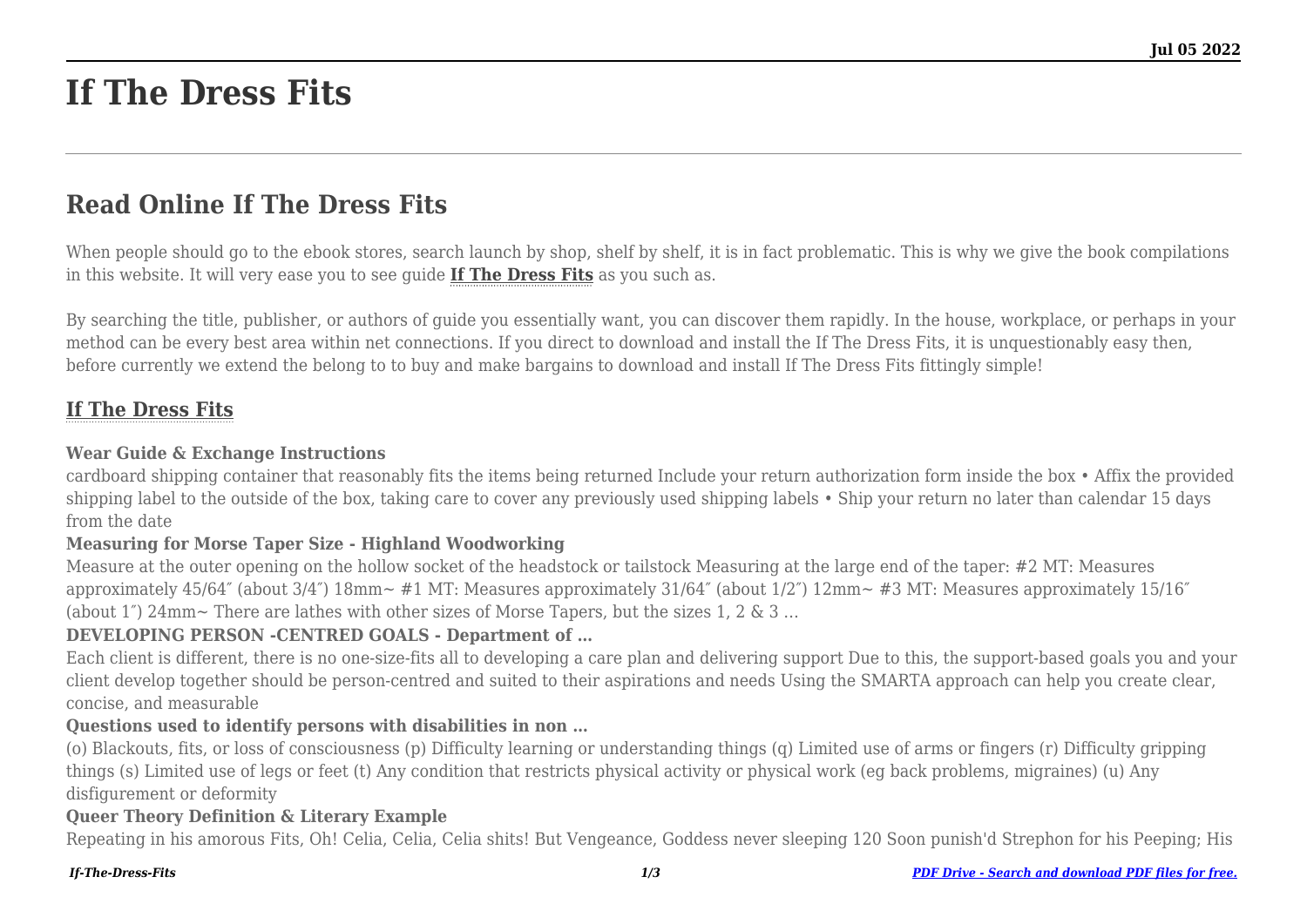foul Imagination links Each Dame he sees with all her Stinks: And, if unsav'ry Odours fly, Conceives a Lady standing by: 125 All Women his Description fits, And both Idea's jump like Wits:

# **THE YOUTH IN TRANSITION (YIT) PROGRAM - MDHHS**

In some cases, a youth whose case is closed and who fits the above criteria but is 16-17 years old may be eligible Exceptions may be made if all the following criteria are met: • The youth met the eligibility criteria for YIT while his/her case was open • A YIT-funded item or service was accessed prior to the case closing

# **Comprehensive Psychiatric Evaluation - Brown University**

the hypochondriacal, agitated depressive who importunes the family in fits of desperation The patient's frantic pleas for Weight loss may be quantified by changes in dress or belt size Interviewing a family member is essential when a cognitive disorder is suspected The clinician may have to elicit the

#### **Preparing for an Interview - Lebanon Valley College**

Professional Dress and Behavior For most organizations, typical interview attire includes a well-tailored professional suit; however, it can be helpful to find out what's most appropriate from someone working in the field Avoid overdoing accessories, makeup, cologne or perfume Dress in neutral tones

# **AGE DETERMINATION GUIDELINES: Relating Consumer …**

§15014 for further details) If the toy or other article being tested fits entirely within the cylinder used for testing, it is considered a small part If it does not, …

# **Cooking Merit Badge Pamphlet - Troop 109**

a Illustrate for your counselor the food pyramid that fits you Label the following food groups in the pyramid and how much of each you should eat each day: (1) Grains (2) Vegetables (3) Fruits (4) Milk, yogurt, cheese (5) Meats, poultry, fish, beans, eggs, nuts (6) Oils (fats) and sugars b Explain why you should limit your intake of oils and

#### **Deduction Interest Mortgage - IRS tax forms**

those mortgages (If any one mortgage fits into more than one category, add the debt that fits in each category to your other debt in the same 527 530 535 category) If one or more of your mortgages doesn't fit into any of these categories, use Part II of this publication to figure the amount of in-terest you can deduct

# **© Talk for Writing**

3 Dear Parent/Carer, This booklet is designed for a child in Year 2 to work both independently and with a bit of support All activities can be done alone, however there are some that will be

#### **Barriers to Sports and Physical Activity Participation**

than a 'one size fits all' approach Policy interventions might be beneficial if they seek to challenge the notion of sports and physical activity as elite, masculine, young and white pursuits on mixed gender sports and dress code requirements, have either prevented or given the impression of preventing participation Socio-cultural

# **PATIENT INFORMATION LEAFLET Quetiapine 25 mg Film …**

• Fits (seizures) • A long-lasting and painful erection (priapism) • Have a fast and irregular heartbeat, even when you are at rest, palpitations,